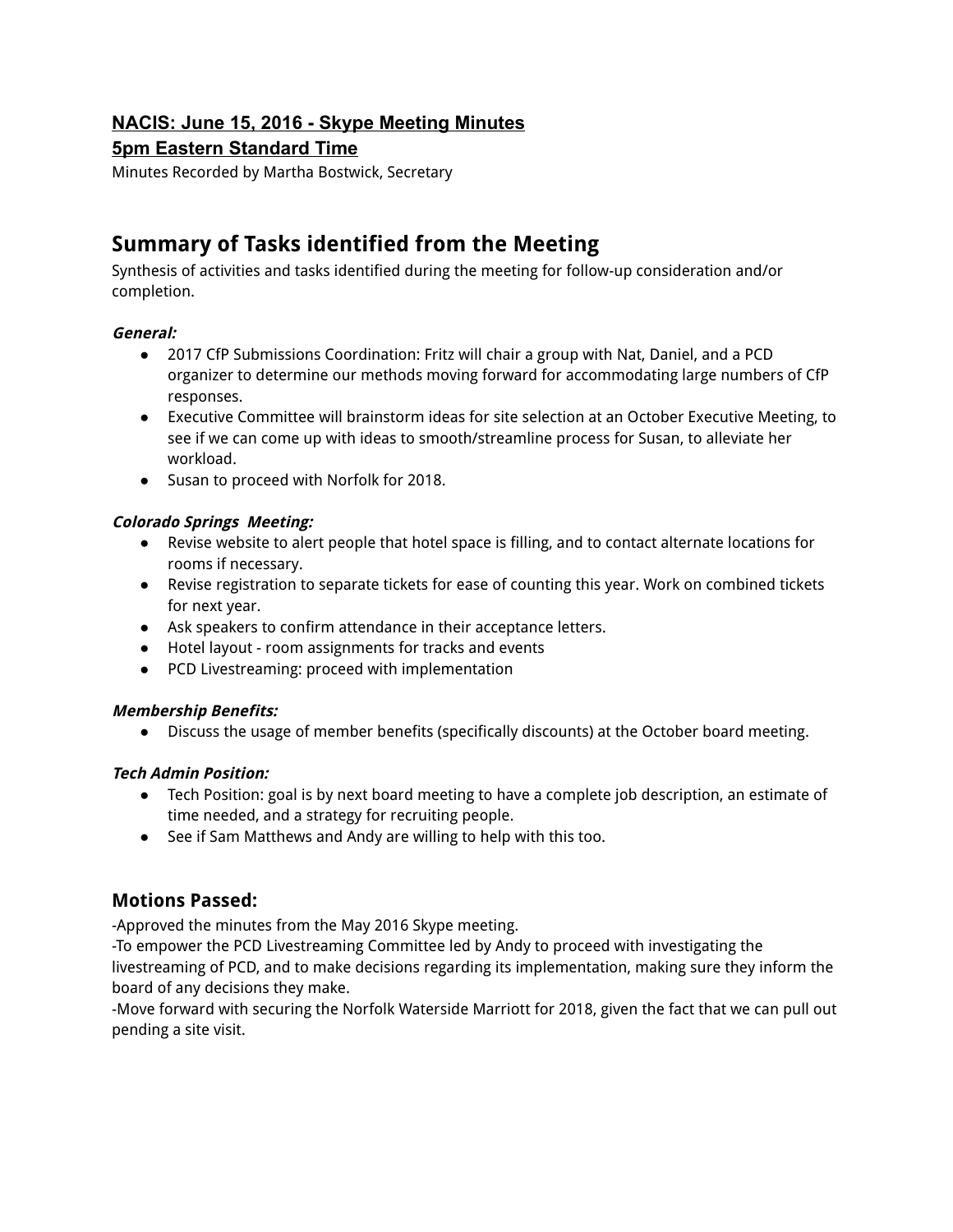## **Board Composition:**

### **Executive Office (non-voting)**

Tanya Buckingham | Executive Director (term expires 1/2017) (regrets) Susan Peschel | Business Manager (un-termed) Daniel Huffman | Director of Operations (term expires 1/2019)

### **Executive Board (voting)**

Alex Tait | Past President (term expires 10/2016) Amy Griffin | President (term expires 10/2016) Anthony Robinson | Vice President & Program Chair Colorado Springs (term expires 10/2016) Fritz Kessler | VP-Elect (term expires 10/2016) Jenny Marie Johnson | Treasurer (term expires 10/2016) Martha Bostwick | Secretary (term expires 10/2017)

## **Board of Directors (voting)**

Nat Case (term expires 10/2016) Kristen Grady (term expires 10/2016) (regrets) Alethea Steingisser (term expires 10/2016) Andy Woodruff (term expires 10/2017) (regrets) Brooke Harding (term expires 10/2017) Matt Dooley (term expires 10/2017)

Robin Tolochko | Student Board Member (term expires 10/2016) (regrets)

## **Ex-officio Members (non-voting)**

Patrick Kennelly | Editor of Cartographic Perspectives (term expires 2016) Hans van der Maarel | Editor of CartoTalk (term expires Dec 31, 2018) (regrets)

Quorum is ⅔ of voting members in attendance (9 people required), we meet quorum.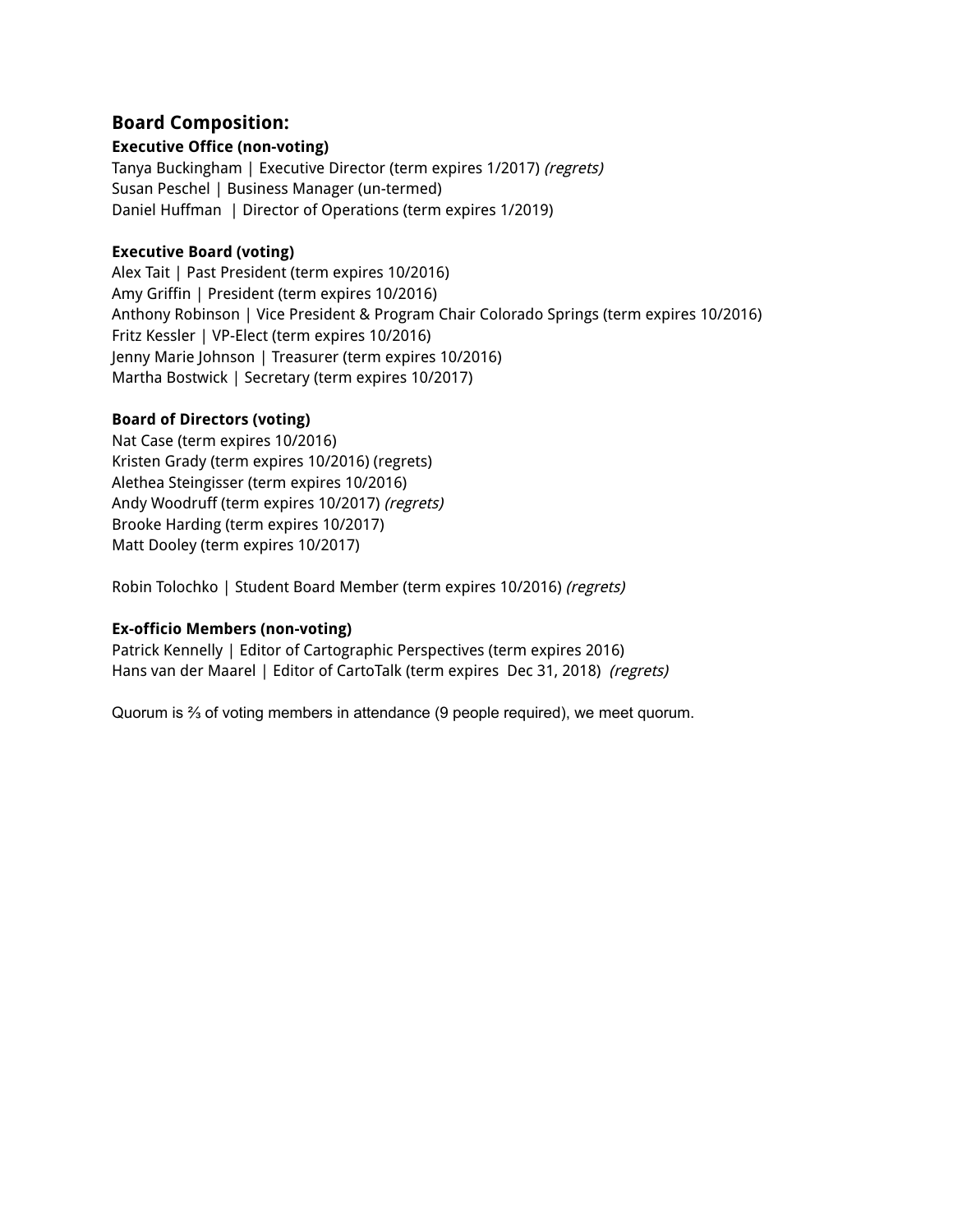#### **Welcome** | Amy Griffin

-We've got a lot to cover, so will try to keep things flowing and move quickly.

#### **Minutes** | Amy Griffin & Martha Bostwick

-Amy: we need to approve the minutes from the May meeting. Does anyone have corrections? -Martha: Some have made comments on the document, and I've made their corrections. -Alethea made the motion to approve the minutes from the May 2016 Skype meeting. Anthony seconded this motion. All voted Aye, and minutes are approved.

#### **Colorado Springs 2016 Planning** |Anthony Robinson

-We have received a record turnout of submissions for main conference, with 103, as well as a large number for PCD (26). It has a caused a lot of thinking to figure out how to accommodate everyone. -We're accommodating this by hosting all panels in another room on Friday. At other times, the room will be open for an 'un-conference' opportunity and open space for meeting and chats. -We're at our absolute limit for space this year for talks.

-One issue that came up already is we're low on space for hotel rooms on one night already. Michelle is now looking for extra space in nearby hotels.

-Susan: some of the other close hotels have conflicting neighborhood info. She'd recommend people look them up on Trip Advisor. Maybe just put a link to TripAdvisor so people can look and make their own decisions. She is hesitant to recommend them without firsthand knowledge.

-Daniel: Did many people use the discounted hotel that Michelle found last year? Is it worth her time to deal with alternate hotels and make the discount available?

-Susan: We only used maybe 10 rooms of the overflow hotels last year, so people are looking and finding rooms themselves.

-Daniel: so have a note on the website that some days are filling faster than others, and we would encourage people to book early and look for alternate accommodation.

-Susan: She has a few rooms set aside for board members, and they have some staff assigned rooms. There are some others she holding and needs to juggle space to fit us.

-Anthony: we will probably have to anticipate a lot of people asking us about this, as a lot of people probably haven't booked yet.

-Susan: The weekend is the problem, due to that other group coming in.

-Amy: we have made that known already, so people are responsible for booking early. They can always cancel if they aren't able to come.

-Susan: The note says if any problems booking to contact business@, so she will do what she can to help people.

-Anthony: If you haven't yet, please go look at the draft schedule on Sched. and review it.

-There was a big mix up with GDCD, we need to find someone else to lead it moving forward in Anthony's opinion. He isn't sure it's sustainable anymore in the current model.

-The registration system is currently in testing. It's a lot to figure out. He and Daniel have been trying to work it out, and it's a bit of a mess. He doesn't recommend it as something the VP takes on each year to try and figure out. It's the kind of thing that needs a bit of continuity for ease of use.

-(Context: there was discussion at SBM about offering a combined PCD and Main Conference ticket. We have implemented this, although there are issues with the form that still need to be resolved).

-Daniel: he has put in a Github issue asking why the registration thinks people are already registered. -Susan: the system wasn't originally designed to track the items as combined tickets, so it's going to be hard to track.

-Amy: We might need to go back to separate tickets for this year, and put it on to do list for next year.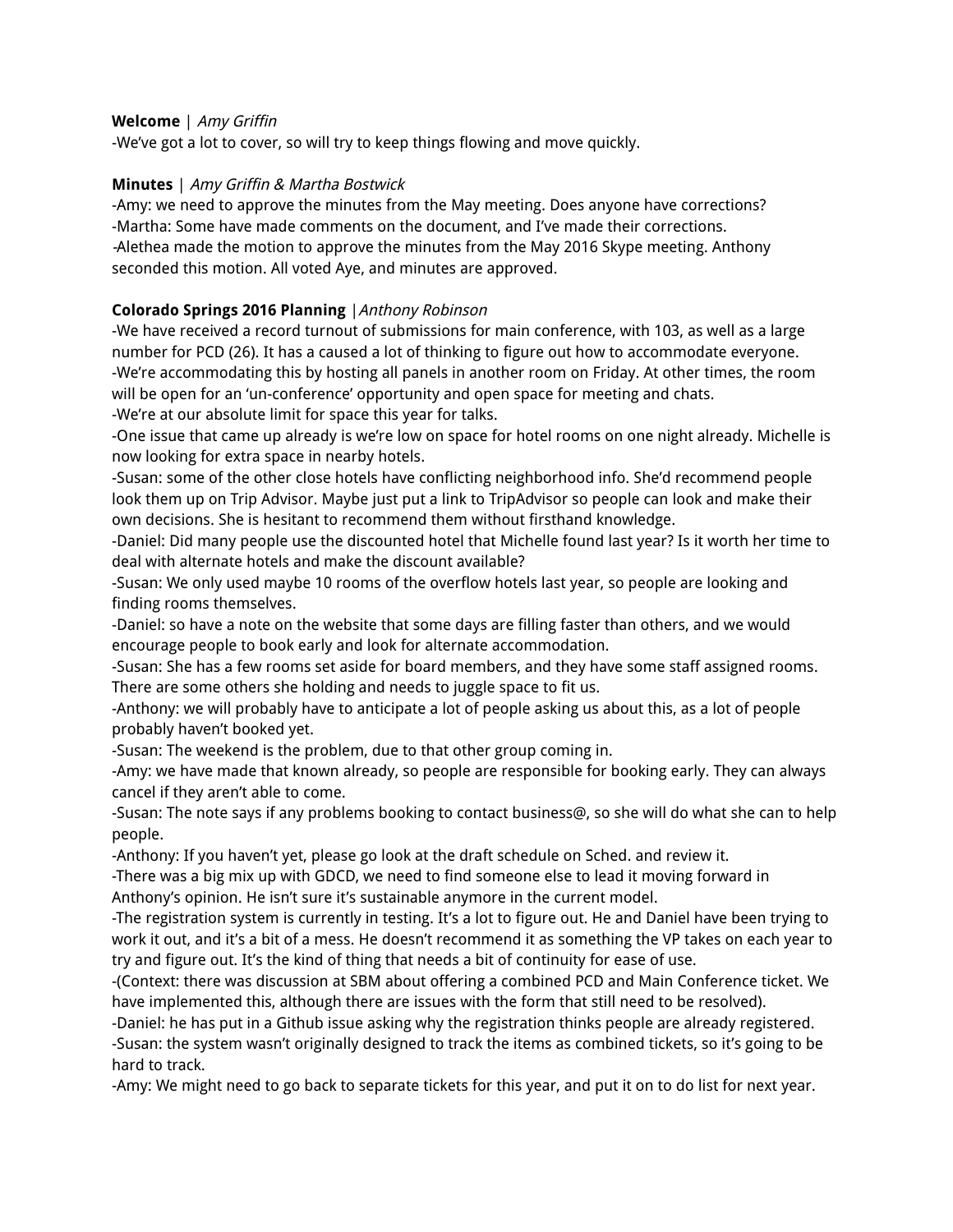-Daniel: we right now are charging a different amount for PCD students, so there are 2 different counts (PCD student, and PCD regular). Is this a problem for counting?

-Susan: it shouldn't be too bad.

-Amy: We'll put combination tickets on list of things to sort sooner than later, and get on it right away next year.

-Anthony: sounds good to him, glad to hear there's a fix request on GitHub.

-he needs someone to commit to doing the Registration as he'll be away for a month.

-Daniel will commit to this with Susan's help.

-Anthony: would like to get the system tested and working shortly.

-Susan: we just need to make sure it's well tested, so we don't find errors after launch.

-Anthony: can we aim for a launch date at this point so it doesn't drag out? He wants a deadline for his own peace of mind. Can we figure this out in the next two weeks.?

-Susan: early July will be the earliest we've ever done it.

-Susan: we also need to do room assignments for tracks and conference layout.

-Anthony: can start those in mid-July. It won't take him very long.

-Amy: ask speakers for confirmation they are coming in their acceptance letter

-Anthony: there is a way to communicate with presenters in sched, he'll try it though there

-Amy: we need to think about the 2017 meeting soon, to brainstorm how we will handle excess numbers of presenters. She'd like Fritz to chair a group to discuss this, and have some ideas ready to talk about at the October Board meetings. Nat, Daniel, maybe Carolyn for PCD - at least one of the PCD organizers should be involved.

## **PCD Streaming** | Amy Griffin (in lieu of Andy who is on vacation)

-Andy has obtained 3 quotes: \$3200, \$4800 (company that did FOSS4G; example of work: https://vimeo.com/106220883), \$5500, though not all proposing exactly the same options, so some negotiation might be possible.

- Not included in the quotes: dedicated Internet pipe (need to get costs from hotel, but guesstimated by one of the companies to be a 'few hundred dollars'), two nights hotel room (for one company as they are not local)
- Hosting: YouTube (huge audience exposure but ads) vs Vimeo (much smaller audience, but no ads)
- Points for discussion:
	- Should we try this as an experiment?
	- committee to work with Andy to make it happen if we move ahead
	- Members-only access? How long?
	- Hosting options: YouTube or Vimeo?

-Some discussion on whether we'd like to proceed with this as a trial.

-Anthony has made a large list of practical things to consider.

-Nat: he would like to try this. It's a good way to have an inexpensive way to participate if you are priced out of being able to attend the conference in person. He thinks that the live version would maybe even be worth charging for.

-Amy: they had planned that it would be a member benefit.

-Nat: maybe charge for non-members?

-Daniel: maybe the charge for non-members would to be to buy the membership?

-Susan: is there a way to measure the usage?

-Amy: yes

-Alethea: likes the idea of a member benefit, and then open to others later. What's the purpose? To get our group out there to others who may not know about it, and build membership.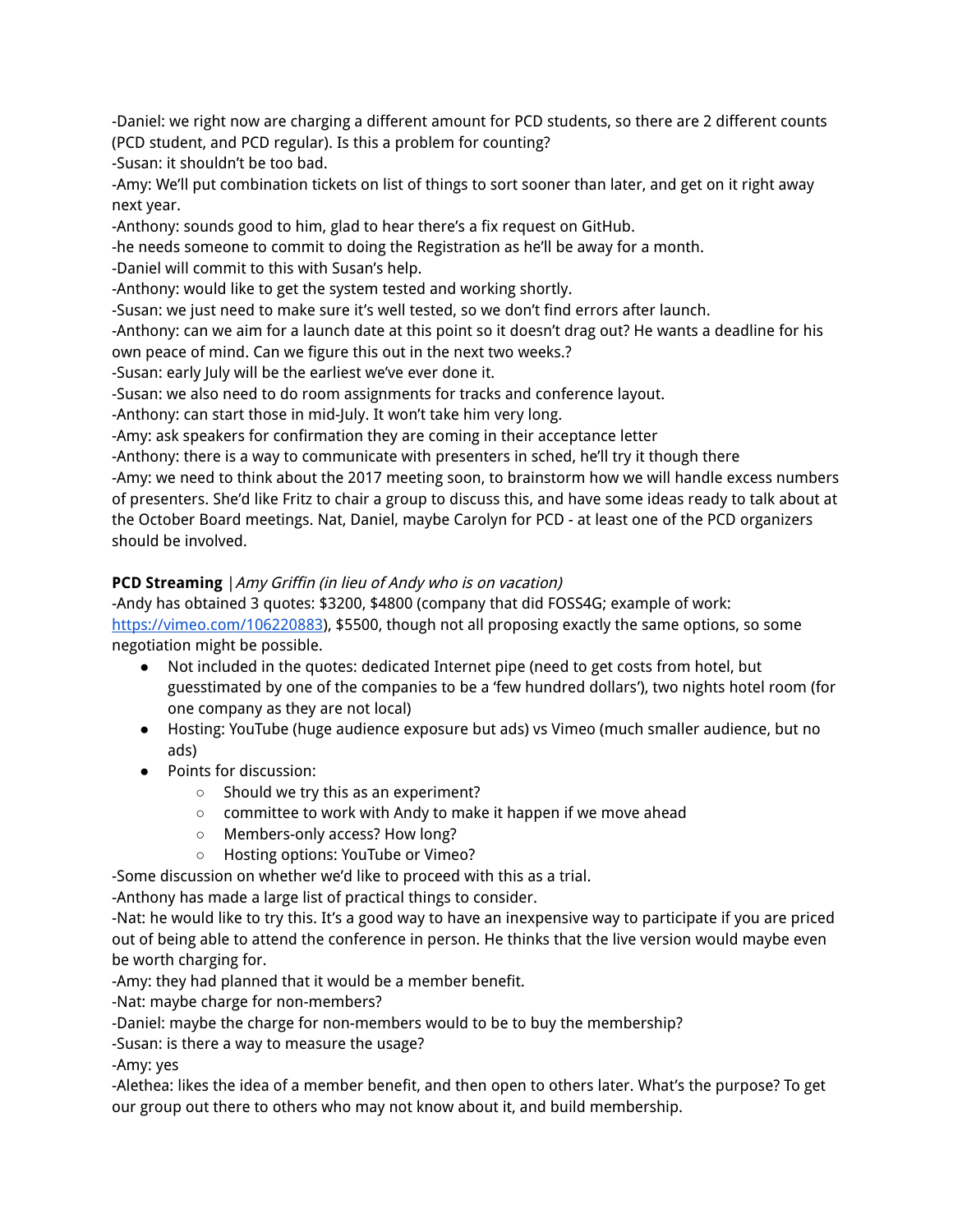-Anthony: likes Alethea's idea

-Daniel: how does this cost measure against the money we actually have in the bank?

-JMJ: Susan has the actual balances in the bank account. I am comfortable with us spending money on this. It's a way to re-invest in the organization. We need to make sure the organization is sustainable. We need to build traction in finding new members that come back year after year, and aren't just single time attendees based on that year's conference location. It is a great idea to attract new people. I think this is really appropriate. We need to find a way to advertize that this is available now for members, and will be open soon for others. Advertize so new people don't have to stumble across it. She looks at it as just another conference expense.

-Amy: given the number of abstracts submitted, it sounds like a good year to take a conference risk. -JMJ: For sure it will be easier to roll out this year than it would be next year in Montréal.

-Amy: remember this is just for PCD this year, but there is the possibility of rolling it out in other tracks in further years.

-Daniel: how does this work with our labor resources? Is it sustainable from our current labor pool? We should make note this year of how much time this takes on our end, to see if it's costly in that matter. -JMJ: Q: will this impact the website? Will we be linking out these videos from the website?

-Amy: the committee that moves forward with this would consider this, how to integrate it to the website to make this work well.

-Anthony: should be minimal on the NACIS.org bandwidth.

-Alethea: sponsorship. See recording

If this is successful, we could sell sponsorship in the future to help cover the costs. Maybe a logo, whatever, but it would be something to look at in the future.

-Amy: good point

-Martha: I propose a motion to empower the PCD Livestreaming Committee led by Andy to proceed with investigating the livestreaming of PCD, and to make decisions regarding its implementation, making sure they inform the board of any decisions they make. Matt seconded the motion. All voted Aye, and the motion was approved.

Committee: Andy, Vanessa/Carolyn, Daniel, Alethea

## **2018 Site Selection & Site Selection Process** |Amy Griffin

● Proposed location: Norfolk, VA Waterside Marriott

-thanks for all submissions. La Jolla caught her eye to look at for a west year. San Diego didn't work but La Jolla might be worth looking into.

-we've taken the list and updated it based on past contact with some hotels.

-Alex had proposed Norfolk, we looked at 2 potential hotels there.

-Susan: One of the hotels has been very responsive. She and Michelle have been working well with them already. Pretty well on our way to negotiating what we are asking for. They would like to see a contract soon with a commitment pending the site inspection. Susan can't make it there until November. She will need approval to move forward with this location.

-Amy: Makes a motion that we move forward with securing the Norfolk Waterside Marriott for 2018, given the fact that we can pull out after a site visit if we don't like it. Brooke seconds the motion. -Susan: Discussion: there are 2 preferred weeks available there. First is 9-13, or following 16-20. Any preference? Nobody really spoke up. Martha suggested later weekend. No other input from others, so Susan will go with 2nd week.

-Vote: all Aye, motion approved.

-Amy: note for future site selection. Since Lou left, this task has fallen on the executive committee, and it's a lot more difficult. We need to figure out how to spread this out over more people, to reduce the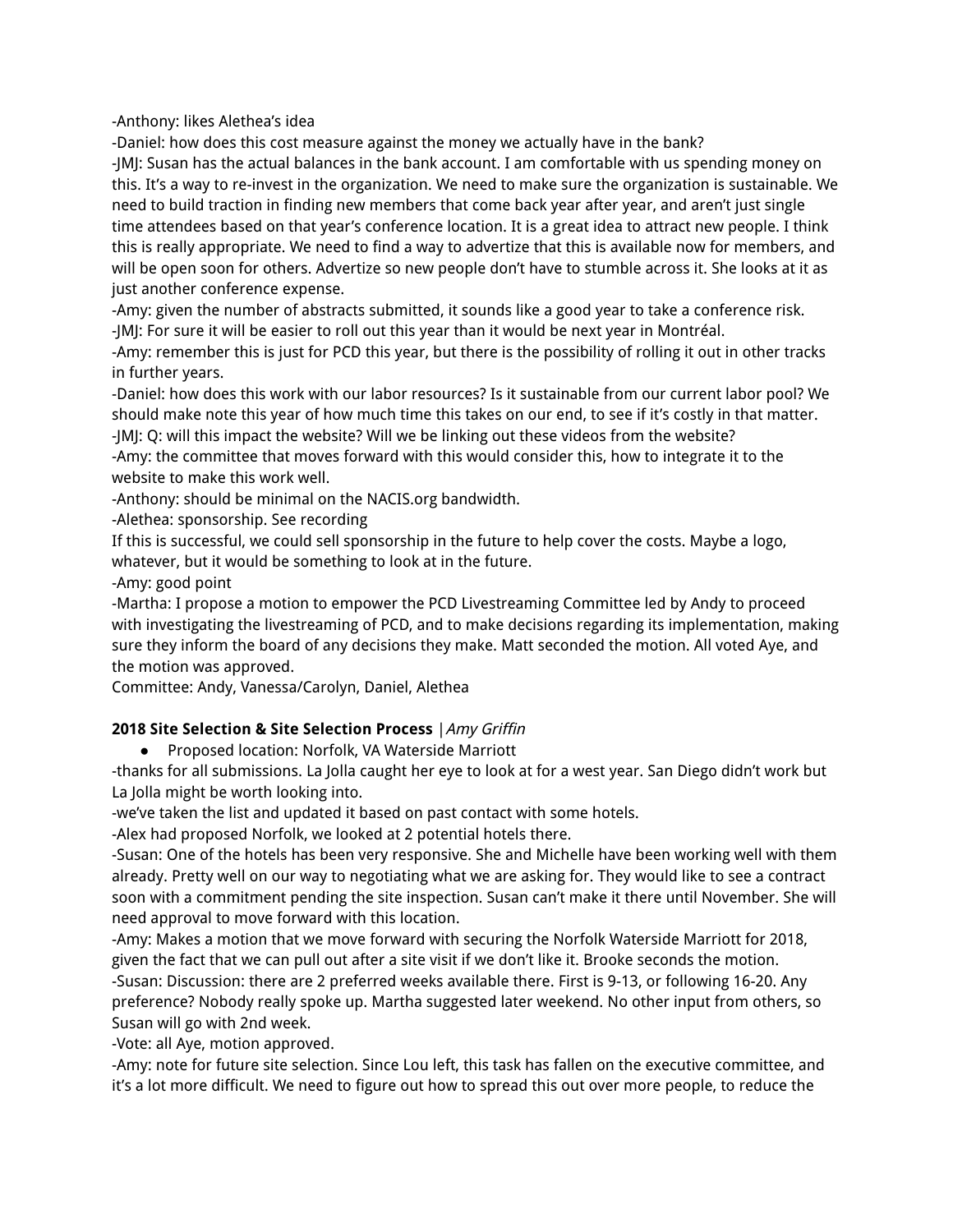workload on a single person. Executive will brainstorm ideas in October for how to make this run more smoothly.

## **Tech Person Position Description** |Amy Griffin

- Current description:
	- https://docs.google.com/document/d/1gX6bZ2GCm8r3jhZikWVfTRpln3G0YacNscXs0TgaHZs/edit

-we are trying to move ahead with an actual job description and time requirements. We'd really like to get this sorted this year, so we are not forever using bandaids to make our tech work.

-goal is by next board meeting to have a complete job description, an estimate of time needed, and a strategy for recruiting people.

-Martha will work with Amy on this. Amy will try to engage Andy as well, since he is good with technical ideas.

-Nat: would Sam be good to have as well?

-Amy: good point. He would also be good to have for recruitment ideas.

-Please add any ideas for the position to the document, so we can begin working on this.

## **Awards Committee Updates** |Alethea Steingisser

- Travel grants apps received:
	- Student apps: 17
	- Reg member apps: 6
- Awards committee recommends funding all after scoring.
- One app not enough information (Michael Leuthi) asked for more information but no response.
- Total budgeted for is \$9000 (20 students @\$300, 10 regular members@\$300)
	- Total of \$6900 if all including Michael are funded. Under budget!
	- Plan to contact all by end of week.

-Schwag: Aly deGraff is onboard for volunteering to contacting people for schwag. It's being sent to David Lambert who will bring it to Colorado Springs.

-Any ideas for asking some different folks so we have variety (software -Adobe, other textbooks, printed maps, etc?)

-Daniel: Question about awards? Since we're under budget, is it worth considering giving more to each person? Also, is it \$9000 plus donations? Or does the \$9000 include donations.

-JMJ: we don't know what people are going to donate, so we roll donations from previous years into the budget. She is concerned about future expectations for award amounts if we up the money this year.

-Amy: agrees with Jenny about future expectations

-Amy: any ideas for different schwag let Alethea or Aly know.

## **Eugene Hoerauf Scholarship Update** |Jenny Marie Johnson

-Jenny contacted someone in her library department in charge of advancement and development, and they talked it over. The proposal was that the fund would initially raise \$25,000 and it would be self-sustaining, meaning that we would only touch the interest, never the principal. Jenny had her doubts as to whether this would generate much income, and be meaningful. Her co-worker agreed. -They are suggesting we go back to them and suggest they go ahead and raise the money, and spend the money out \$1,000 or \$2,000 per year. This would supplement the normal travel budget. She contacted Janet by email and has not heard back from them, so it is still on hold. It just seems that the \$25,000 won't do what Janet and her colleagues had thought. We don't have the resources to steward the money properly, in order to make it grow substantially we would need to invest it, and we don't